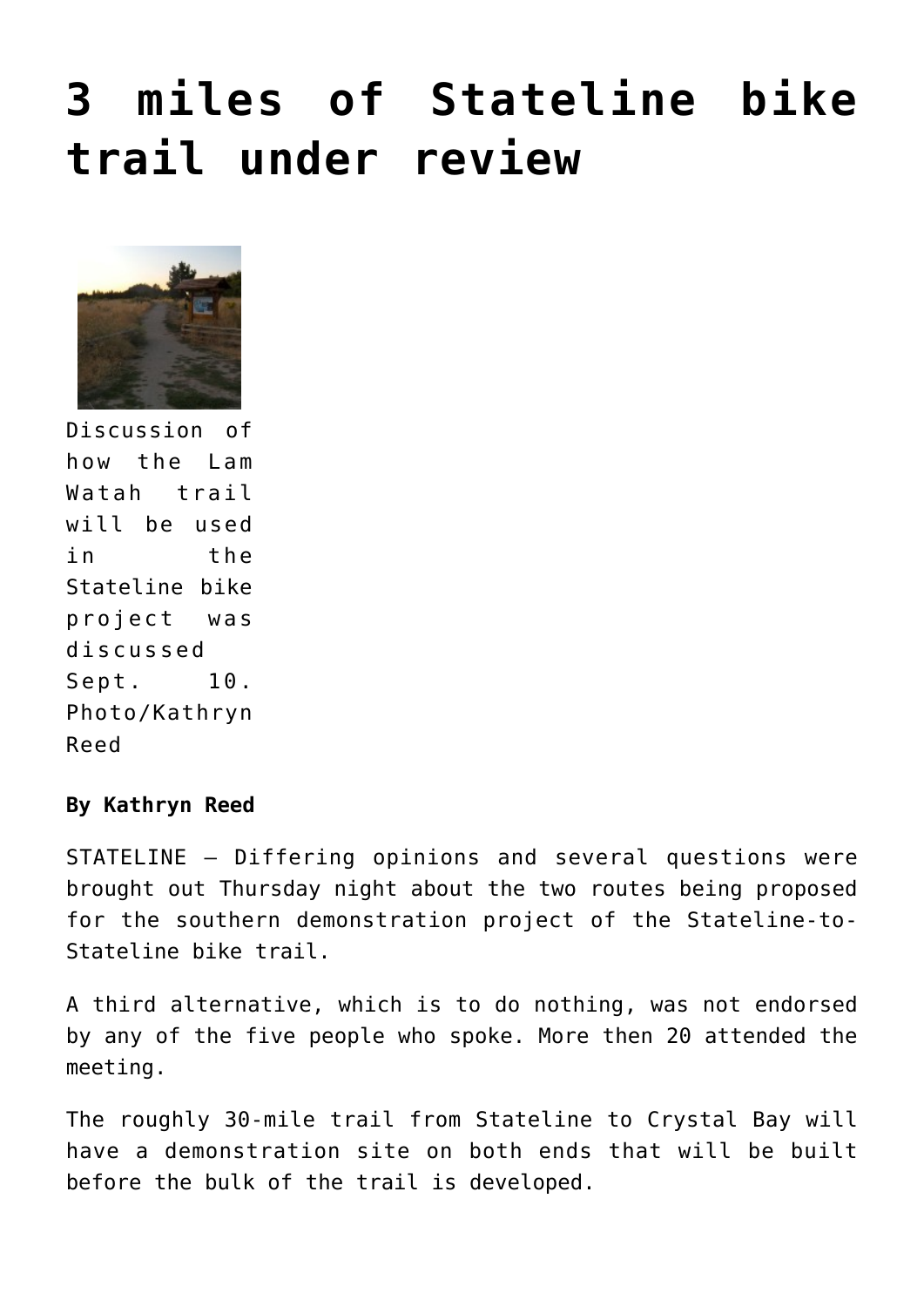Charles Dane, Douglas County parks commissioner, said his board voted 5-0 Sept. 1 for Alternative B because it better meets the goals of the project and needs of users, plus it's less intrusive to private property owners. Douglas County commissioners are scheduled to take up the issue later this month.

Cyclists were well represented at the meeting. Richard Boyle of Zephyr Cove said he's already pedaled around the lake seven times this year. Peter Roth who lives in the Elk Point area wants the powers that be to look at using the trail the US Forest Service recently put in by Round Hill.

Ty Polastri, who runs Lake Tahoe Bicycle Coalition, had a slew of questions and concerns about what type of amenities will be at the trailheads — like bathrooms, bike racks and information kiosks.

He is concerned that when this three-mile long trail ends at Round Hill cyclists will be left at a dead-end with no information about what trails might exist in the area, nor prior knowledge that the initial route doesn't go far.

"We are patch working bicycle trails in the basin," Polastri said.

Deborah Moretto of Elk Point asked about maintenance of the trail and enforcement if people are not respectful of private property. Disrupting wildlife habit was another big concern of hers.

The comments will be incorporated into the environmental document. Anyone can comment on the three alternatives until Sept. 21. Address them to Melissa Shaw, 128 Market St., Stateline, NV 89449.

The schedule is to have the draft environmental analysis done this fall or winter, with its release in early 2010. The public will have 30 days to comment on it. The final EA is